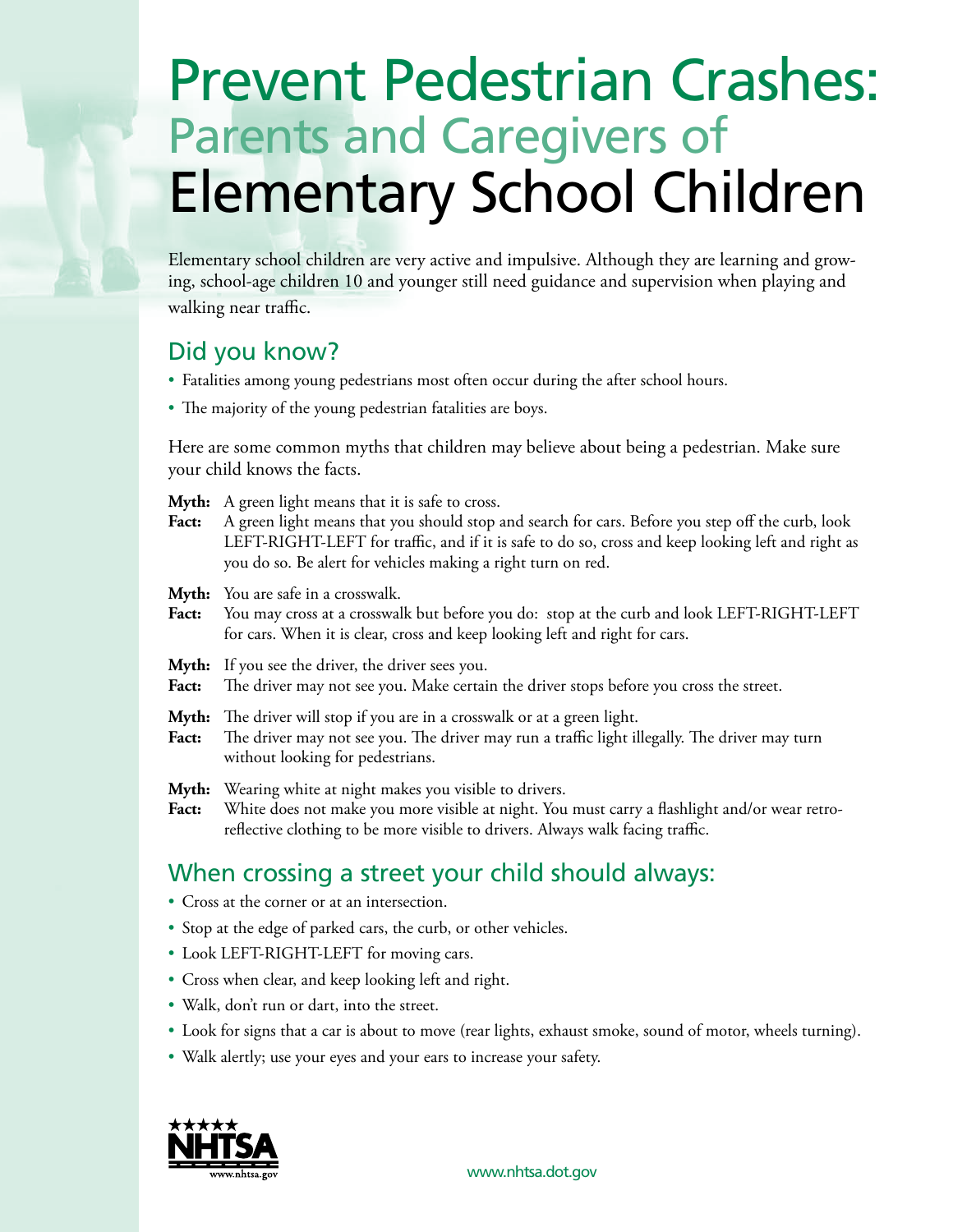## Common Types of Collisions Between Young Pedestrians and Motorists

## What Happens

## 1 Child darting out into street at corner or mid-block.

This type of crash commonly occurs in neighborhoods where children are playing. A ball might roll into the street and the child runs to chase after it. Teach children to ask an adult for help before retrieving a ball or any object in the street.

## (2) Vehicle turning into path of a child.

Children may assume that a green light or WALK signal clears them from danger. It is important to teach children to be responsible and cautious regardless of signs or signals.

## 3 Child hidden from view by an ice cream truck.

Anxious and excited children near ice cream trucks may not be aware of their surroundings and run into the street. Cars should stop before slowly passing the ice cream truck.

### $(4)$  Child hidden from view by bus – driver does not stop.

All States require traffic in both directions to stop on undivided highways when students are getting on or off a school bus. Children who must cross the street after exiting the bus should walk to the edge of the bus, look left-right-left, and cross when it is clear and the bus driver has signaled it is safe to cross.

## 5 Vehicle backing up in roadways, driveways, or parking lots.

Children should be taught to look for people in the driver's seat and illuminated reverse tail lights before walking behind vehicles. Treat driveways like other intersections — stop at the edge and look LEFT-RIGHT-LEFT for cars pulling into or backing out of driveways.

## What It Looks Like